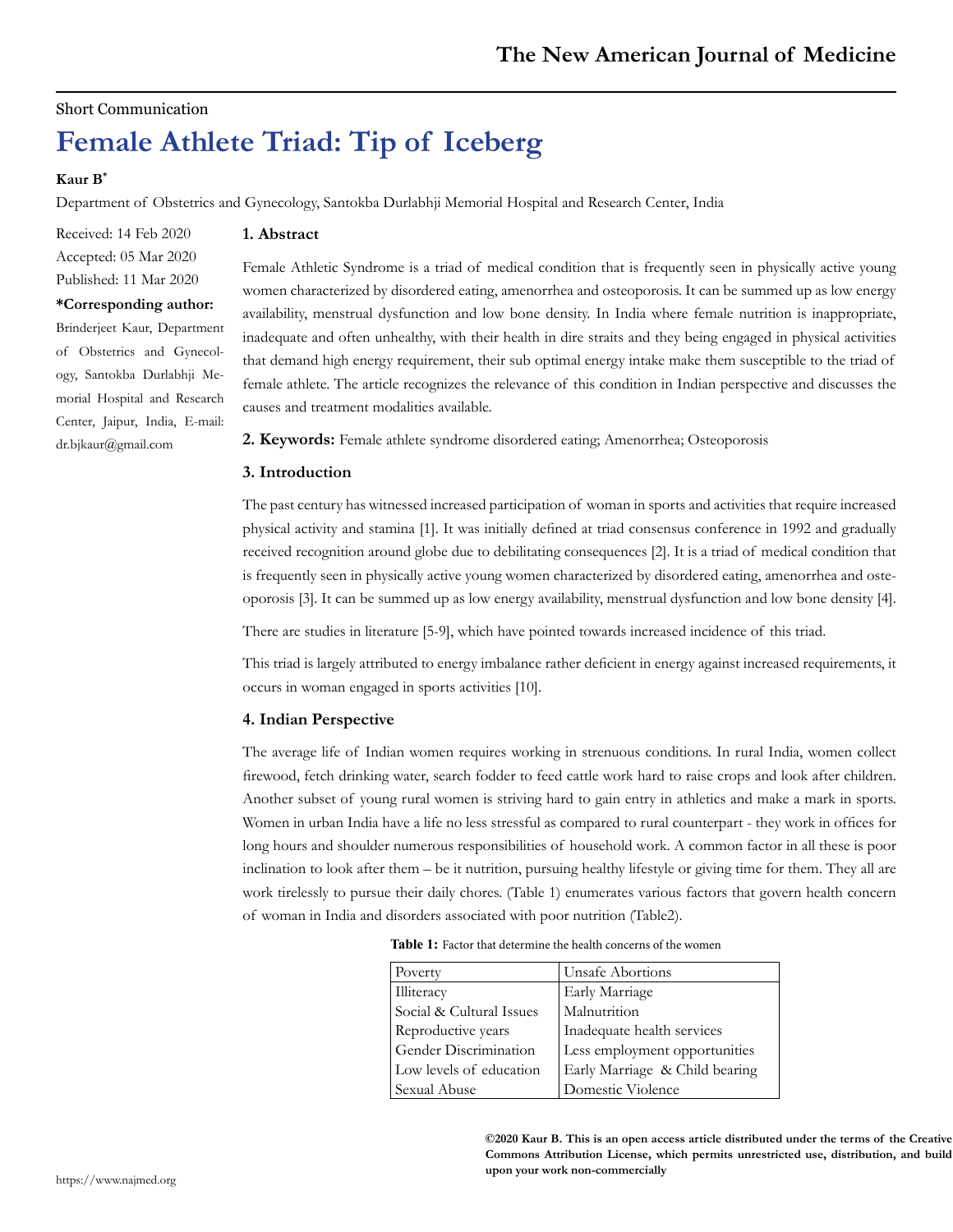#### **Table 2:** Disorders associated with malnutrition in women

| Iron and Iodine deficiency related<br>disorders | Diabetes Mellitus        |
|-------------------------------------------------|--------------------------|
| Cardiovascular Disease                          | Osteoarthritis           |
| Anemia                                          | Malabsorption Syndrome   |
| Osteoporosis                                    | Impaired menstrual cycle |
| Mental depression and Suicide<br>commitment     | Malignancy               |

Nonetheless in developed nations the triad is seen in sports women but in country like India where female nutrition in rural areas is in appropriate with their health in dire straits and they being engaged in physical activities that demand high energy requirement, their sub optimal energy intake make them susceptible to the triad of female athlete.

The Obstetrician- gynecology expert can frequently encounter this problem in patients at their routine visit or as a part of evaluation for amenorrhea [11]. The long-term risk includes osteoporosis with poor bone mineral health and ultimately diminished athletic performance. The key etiology lies between energy availability, bone health and menstrual function. The low energy availability could be attributed to deliberate low intake of food as a part of training or coach or family pressure or as self-image reservation or may be due to underline eating disorder like anorexia nervosa, bulimia and binge eating. These are part of mental disorder and any athlete physically active women developing such symptoms should take a psychiatrist reference. Amenorrhea in female athletic tried may be primary or secondary type. In primary type there is no uterine bleeding either by age of 14 years without secondary sexual characteristics or by age of 16 years with secondary sexual characteristics. Secondary amenorrhea is defined as 3month absence of menstrual bleeding in women with primary regular menses or a 12-month absence with previous oligomenorrhea. The prevalence of secondary amenorrhea is high in female athletics has higher 65% in long marathon runners [12] compared to 2-5 percent in general population [13]. The amenorrhea causes decrease in systemic estrogen level causing negative effect on bone density full. Estrogen is the principle hormone in females that helps to maintain balance between bone formation and absorption. Osteoporosis in later life is not always due to bone loss during adulthood but it can be attributed to failure to obtain optimal bone mineral density during childhood and adolescence. The American College of sports medicine and International Society for Technical Densitometry have different criteria for bone mineral density BMD screening and Z score is recommended parameter full. Z-score compares BMD for age with sex matched controls with 30-year-old woman and thus not useful for adolescent population. Z score less than -1.0 in

**Citation:** Kaur B, Female Athlete Triad: Tip of Iceberg.The New American Journal of Medicine. 2020;V1(2):1-3.

an athlete requires further work up. Z score between -1.0 to -1.9 falls in low BMD category [13-15]. The term Osteoporosis is reserved for those with score less than 2 in adolescence and young adults.

Once the nutritional needs are fulfilled by BMD stabilized and improve after nutritional needs are restored but not always.

All three components need not be present to diagnose the disease. (Table 3) enumerates the various sign and symptoms that should be a part of screening and should be a part of preparticipation screening protocol:

As a gynecologist look for signs of hyperestrogenemia like delayed puberty, breast atrophy and atrophic vaginitis in patients suspected of female athletic syndrome. The laboratory investigations needed include complete blood count, electronics, glucose testing, urine analysis, pregnancy test, FSH, Prolactin, Estradiol and for sexually active patient's evaluation for sexually transmitted infections. The core stone of management is appropriate balanced energy intake. Once the energy expenditure is appropriately adjusted there is a restoration of normal menses and it marks the correction of energy balance. The non-pharmacological interventions involve psychiatrist or psychologist, dietitian, family physician or obstetrician and gynecologist. A daily intake of 1000 to 1300 milligram of calcium and 600 units of vitamin D is recommended [16]. Communication with patient, her parents, coach in order to educate and monitor the patient for a liquid nutrition so that the patient has proper weight gain. A weight gain of 0.23 kilogram 0.45 kilogram per week until desired goal weight is attained is reasonable [17]. During this time exercise should not be totally eliminated rather reduced by 20% only and close monitoring for next 3 months is desirable. The role of pharmacology therapy in female athlete triad remains controversial as none of the agents are approved and none have shown full Restoration of BMD. Anxiety and depression can be dealt with antidepressants.

|  |  | Table 3: Relevant history |  |  |
|--|--|---------------------------|--|--|
|--|--|---------------------------|--|--|

| History about eating or weight gain<br>or loss | Diet pill use           |  |  |
|------------------------------------------------|-------------------------|--|--|
| Menstrual history and pattern                  | Substance abuse         |  |  |
| Exercise regime                                | Depression              |  |  |
| Current & past medication                      | Sexual history          |  |  |
|                                                | Age of secondary sexual |  |  |
| Eating habits                                  | characteristics         |  |  |
| Diet history                                   | Age of menarche         |  |  |
| History of eating disorder                     | Substance abuse         |  |  |
| Physical examination includes                  |                         |  |  |
| Weight                                         | Constipation            |  |  |
| Height                                         | Ankle edema             |  |  |
| Growth chart                                   | Orthostatic hypotension |  |  |
| Hair loss                                      | Constipation            |  |  |